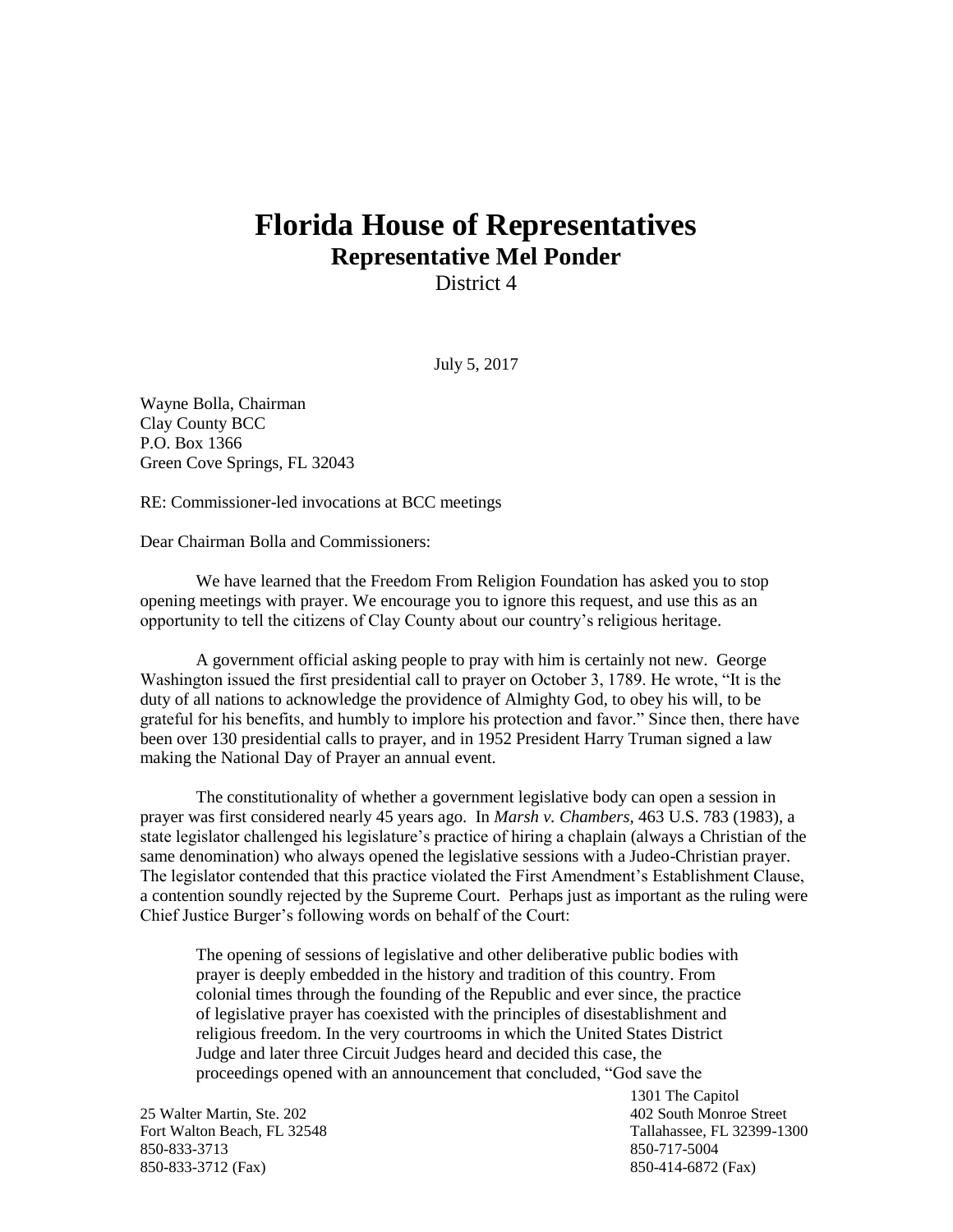United States and this Honorable Court." The same invocation occurs at all sessions of this Court. 463 U.S. at 786.

After reviewing the colonial practice of opening legislative sessions with prayer, the Chief Justice reviewed the practice of the First Congress, and noted:

On Sept. 25, 1789, three days after Congress authorized the appointment of paid chaplains, final agreement was reached on the language of the Bill of Rights . . . Clearly the men who wrote the First Amendment Religion Clause did not view paid legislative chaplains and opening prayers as a violation of that Amendment, for the practice of opening sessions with prayer has continued without interruption ever since that early session of Congress. It has also been followed consistently in most of the states . . . 463 U.S. at 788-89.

These principles in *Marsh* were reaffirmed a couple years ago in *Town of Greece v. Galloway*, 134 S. Ct. 1811 (2014), where the Supreme Court once again held that opening government meetings in prayer is constitutionally permissible. In his opinion for the Court, Justice Kennedy highlighted our nation's historic use of legislative prayer, further stating that "the First Congress provided for the appointment of chaplains only days after approving language for the First Amendment [which] demonstrates that the Framers considered legislative prayer a benign acknowledgment of religion's role in society. . . . As a practice that has long endured, legislative prayer has become part of our heritage and tradition, part of our expressive idiom, similar to the Pledge of Allegiance, inaugural prayer, or the recitation of 'God Save the United States and this honorable Court' at the opening of this Court's sessions." *Id.* at 1819, 1825.

Justice Kennedy in *Town of Greece* rejected FFRF's claim that prayers before meetings is divisive. Justice Kennedy wrote: "These ceremonial prayers strive for the idea that people of many faiths may be united in a community of tolerance and devotion. Even those who disagree as to religious doctrine may find common ground in the desire to show respect for the divine in all aspects of their lives and being. Our tradition assumes that adult citizens, firm in their own beliefs, can tolerate and perhaps appreciate a ceremonial prayer delivered by a person of a different faith." *Id*. at 1823.

Chief Justice Burger in *Marsh v. Chambers*, 463 U.S. 792 provides a good conclusion:

In light of the unambiguous and unbroken history of more than 200 years, there can be no doubt that the practice of opening legislative sessions with prayer has become part of the fabric of our society. To invoke Divine guidance on a public body entrusted with making the laws is not, in these circumstances, an "establishment" of religion or a step toward establishment; it is simply a tolerable acknowledgment of beliefs widely held among the people of this country. As Justice Douglas observed, "[w]e are a religious people whose institutions presuppose a Supreme Being." *Zorach v. Clauson,* 343 U.S. 306, 313 (1952).

We applaud you for continuing the time honored tradition of opening sessions with prayer. May God continue to bless you and the citizens of Clay County.